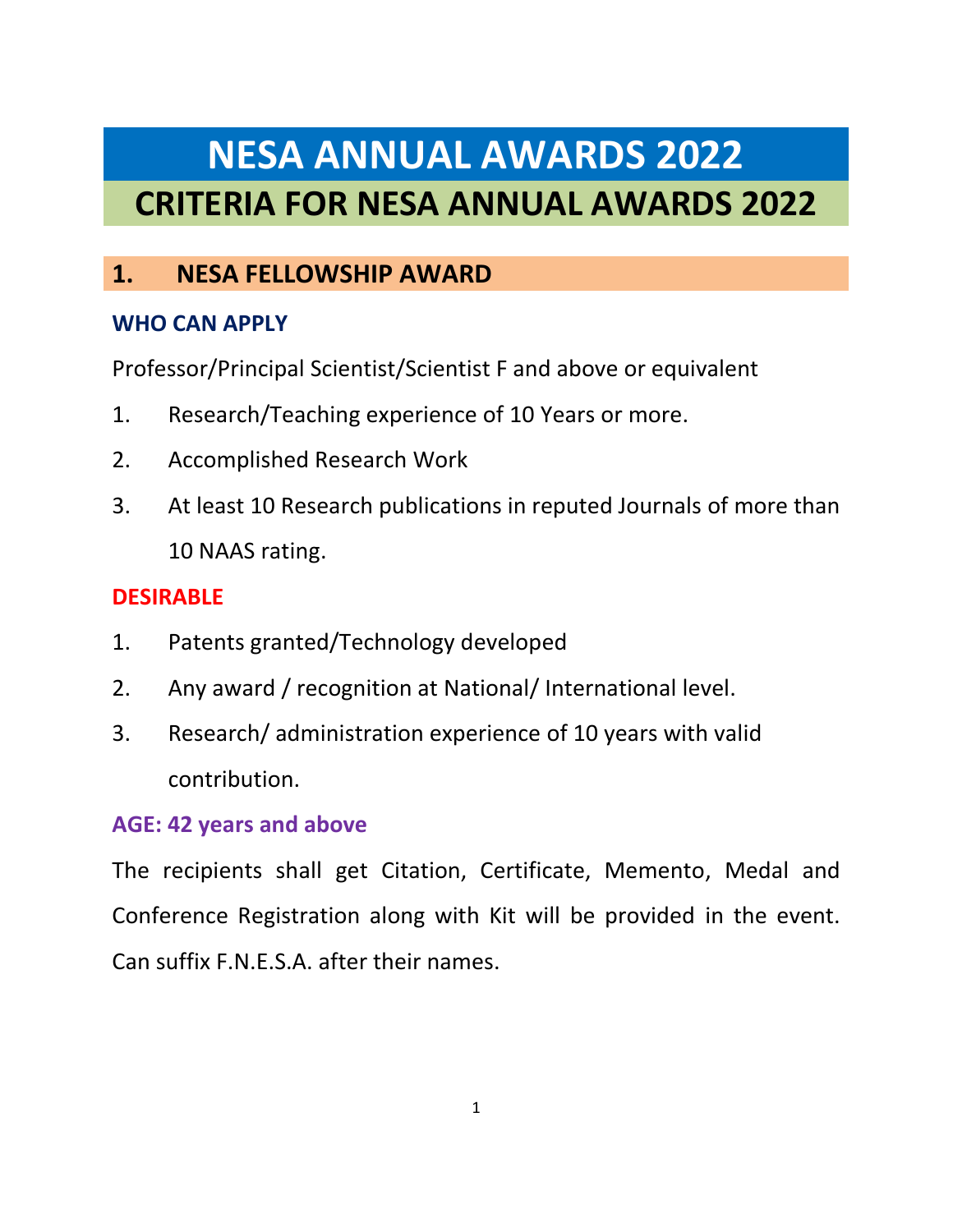# **2. NESA EMINENT SCIENTIST AWARD**

#### **WHO CAN APPLY**

Associate Professor/Scientist/ Academician or equivalent

- 1. Research/Teaching experience of 08 Years or more.
- 2. Accomplished Research Work
- 3. At least 08 Research publications of more than 08 NAAS rating.

#### **DESIRABLE**

- 1. Patents granted/Technology developed
- 2. Any award/recognition at National/International level.

#### **AGE: 40 years and above**

The recipients shall get Citation, Certificate, Memento, Medal and

Conference Registration along with Kit will be provided in the event.

## **3. NESA SCIENTIST OF THE YEAR AWARD**

#### **WHO CAN APPLY**

Associate or Asst. Professor/ Academician/ Scientist or equivalent

- 1. Research/Teaching experience of 04 Years or more.
- 2. Accomplished Research Work
- 3. At least 04 Research publications in reputed Journals of more than 6 NAAS rating.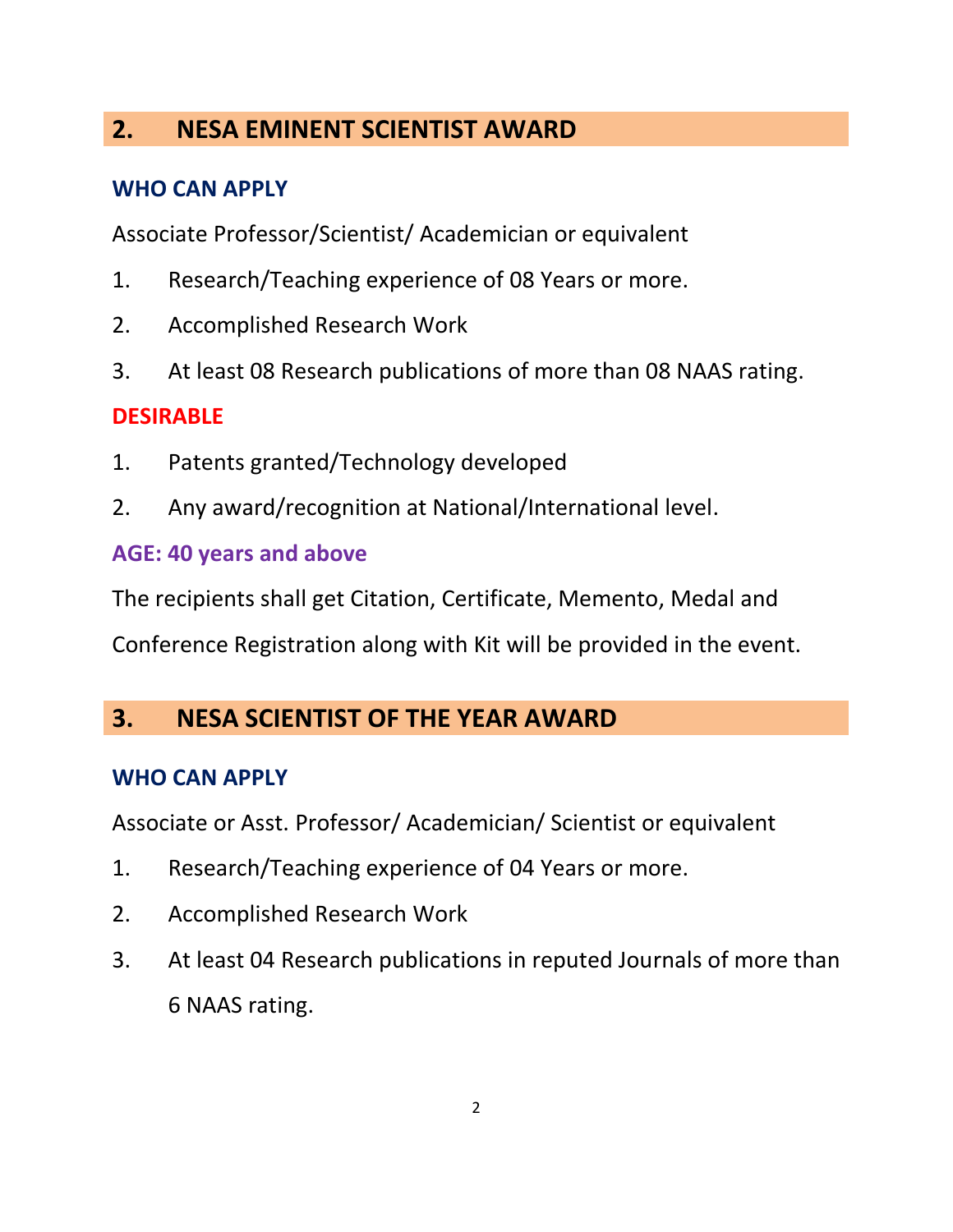#### **DESIRABLE**

1. Any award / recognition at State/National/International level.

**AGE: 32 years and above.**

The recipients shall get Citation, Certificate, Memento, Medal and Conference Registration along with Kit will be provided in the event.

## **4. NESA ENVIRONMENTALIST AWARD**

## **WHO CAN APPLY**

- 1. Assistant or Associate Professor Faculty/Scientist/Professionals with significant contribution in the field of environment & forestry.
- 2. At least 04 Research publications in reputed Journals.

## **DESIRABLE**

- 1. Any award / recognition in the area of environment/social work/NGO's or any other activities at national/regional level.
- 2. Environmental awareness experience

## **AGE: Up to 32 and above**

The recipients shall get Citation, Certificate, Memento, Medal and

Conference Registration along with Kit will be provided in the event.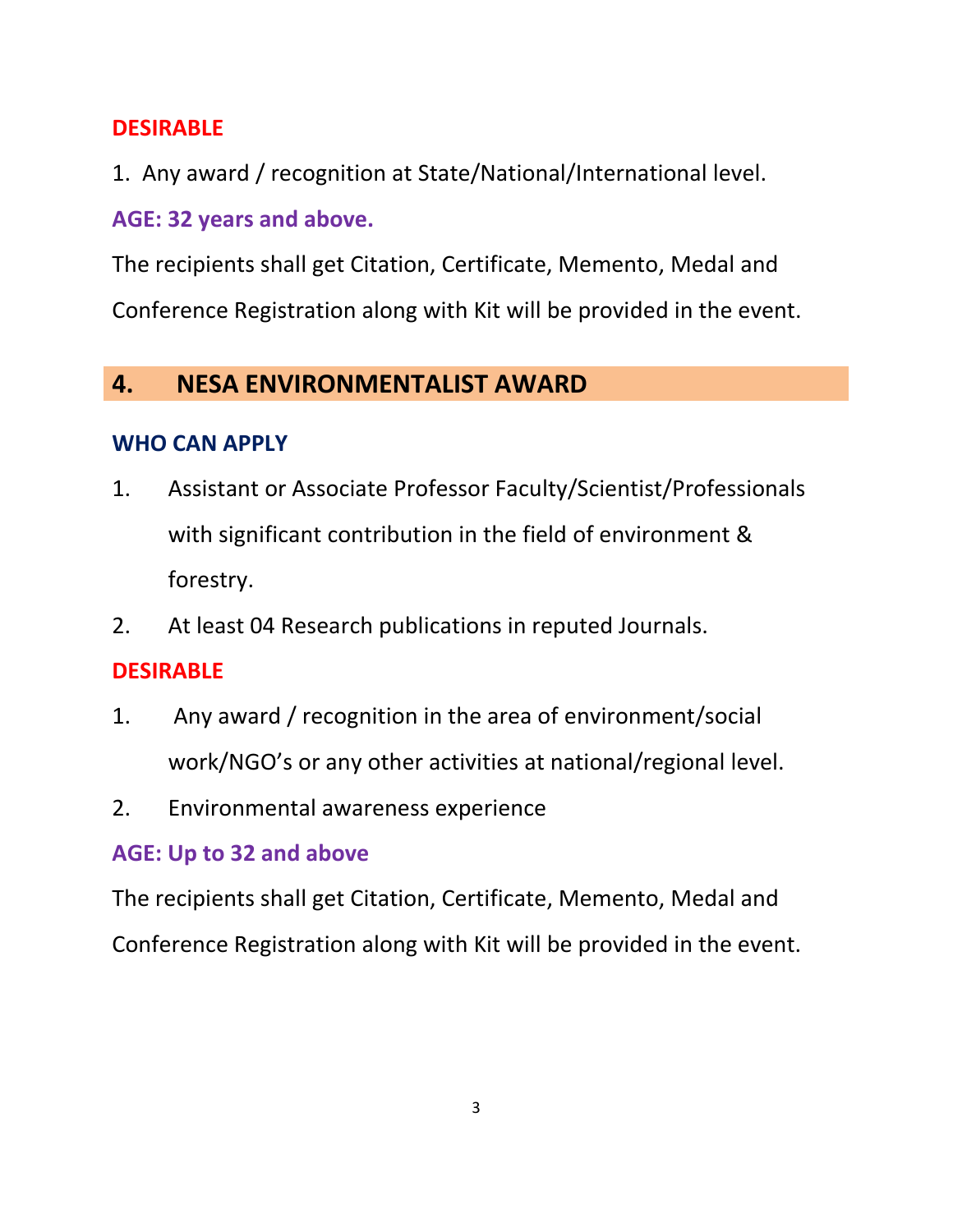# **5. NESA GREEN TECHNOLOGY INNOVATIVE AWARD**

## **WHO CAN APPLY**

- 1. Any academic staff of University/College/Research Institute
- 2. Social workers/Persons with Research ability in Environment
- 3. Accomplished Research Work related to green technology i.e. water, air, soil & solar wind energy and waste management.

## **DESIRABLE**

1. Innovation/commendable work in the area of green

technology/any patent.

2. At least 04 Research publications in reputed Journals.

## **AGE: 32 years and above**

The recipients shall get Citation, Certificate, Memento, Medal and Conference Registration along with Kit will be provided in the event.

## **6. NESA DISTINGUISHED SCIENTIST AWARD**

## **WHO CAN APPLY**

- 1. Any Person of University/College/Research Institute/NGO
- 2. At least 5 years of experience of Social and Environment related services
- 3. Recognition/Award from National/Regional level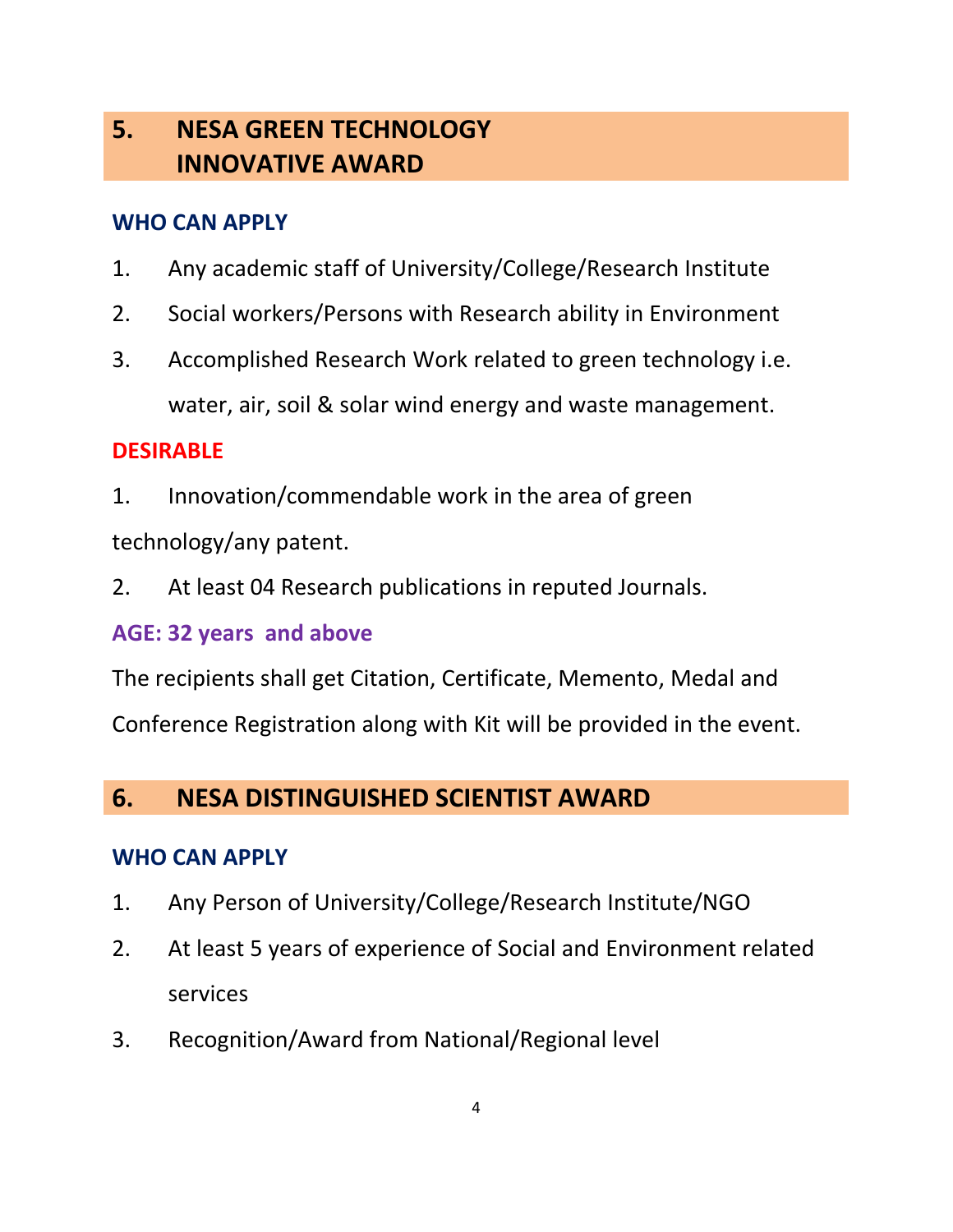#### **DESIRABLE**

- 1. Research experience
- 2. Research publications in reputed Journals

## **AGE: 35 years and above**

The recipients shall get Citation, Certificate, Memento, Medal and Conference Registration along with Kit will be provided in the event.

# **7. WOMEN EXCELLENCE OF THE YEAR AWARD**

## **WHO CAN APPLY**

- 1. Any Female staff of University/College/Research Institute/NGO
- 2. At least 4 years of experience of Women empowerment and Environment related activities
- 3. Recognition/Award from National/Regional level

## **DESIRABLE**

- 1. Research experience
- 2. Research publications in reputed Journals

## **AGE: 32 years and above**

The recipients shall get Citation, Certificate, Memento, Medal and Conference Registration along with Kit will be provided in the event.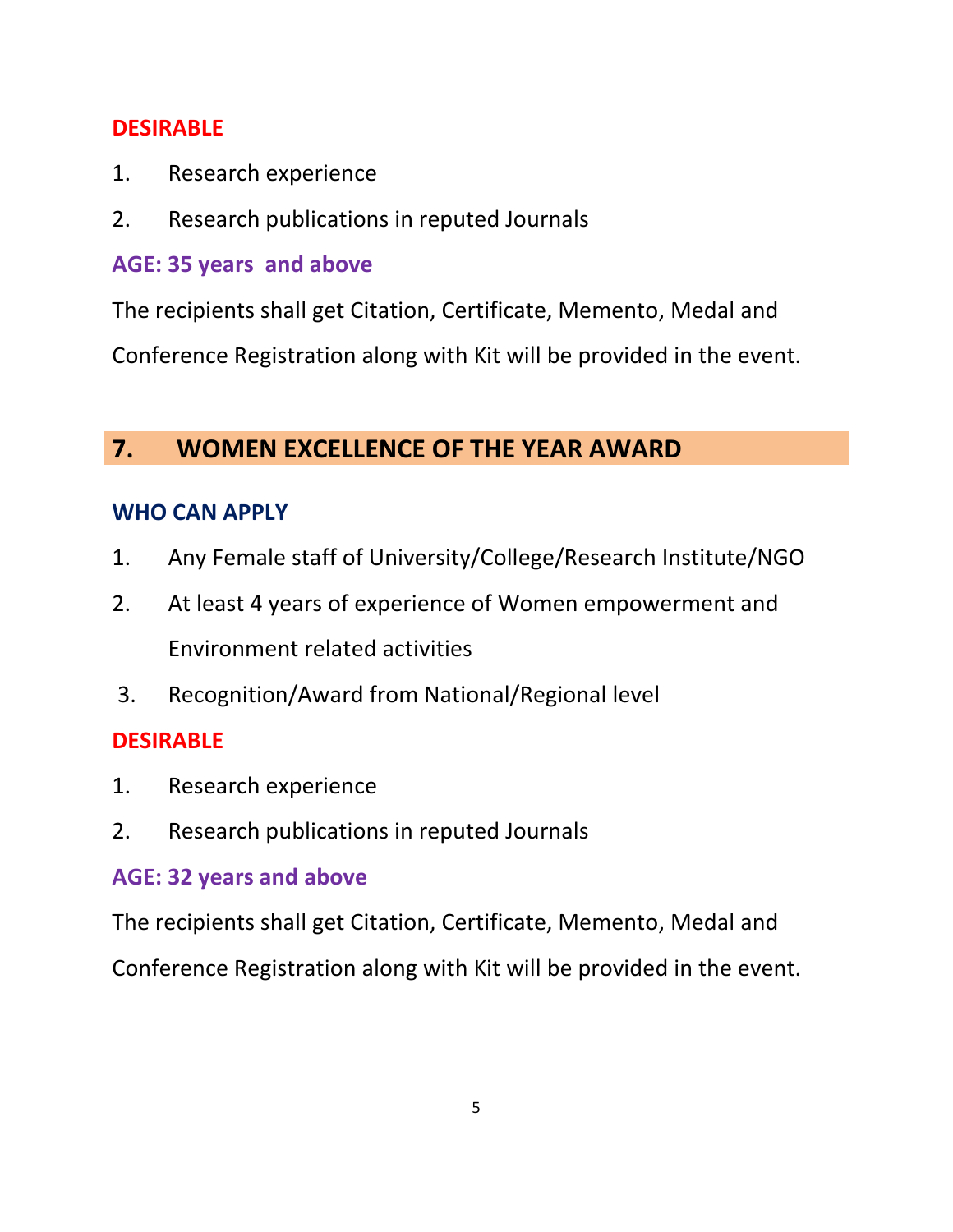# **8. NESA YOUNG SCIENTIST OF THE YEAR AWARD**

#### **WHO CAN APPLY**

Assistant Professor, Research Associate/Research Officer /Research Scholar/ Post Doctoral Fellow/PhD Essential or equivalent

## **DESIRABLE**

- 1. Active involvement in research with proven track record.
- 2. Research publications in reputed / impact factor Journals.

## **AGE : Up to 32**

The recipients shall get Citation, Certificate, Memento, Medal and

Conference Registration along with Kit will be provided in the event.

## **9. NESA JUNIOR SCIENTST OF THE YEAR AWARD**

#### **WHO CAN APPLY**

PG/M.Phil/Research Scholar/ Research Assistant/Project

Assistant/Young Professional, technician or equivalent

## **DESIRABLE**

- 1. Active involvement in research/administration with proven track record.
- 2. Research publications in reputed / impact factor Journals.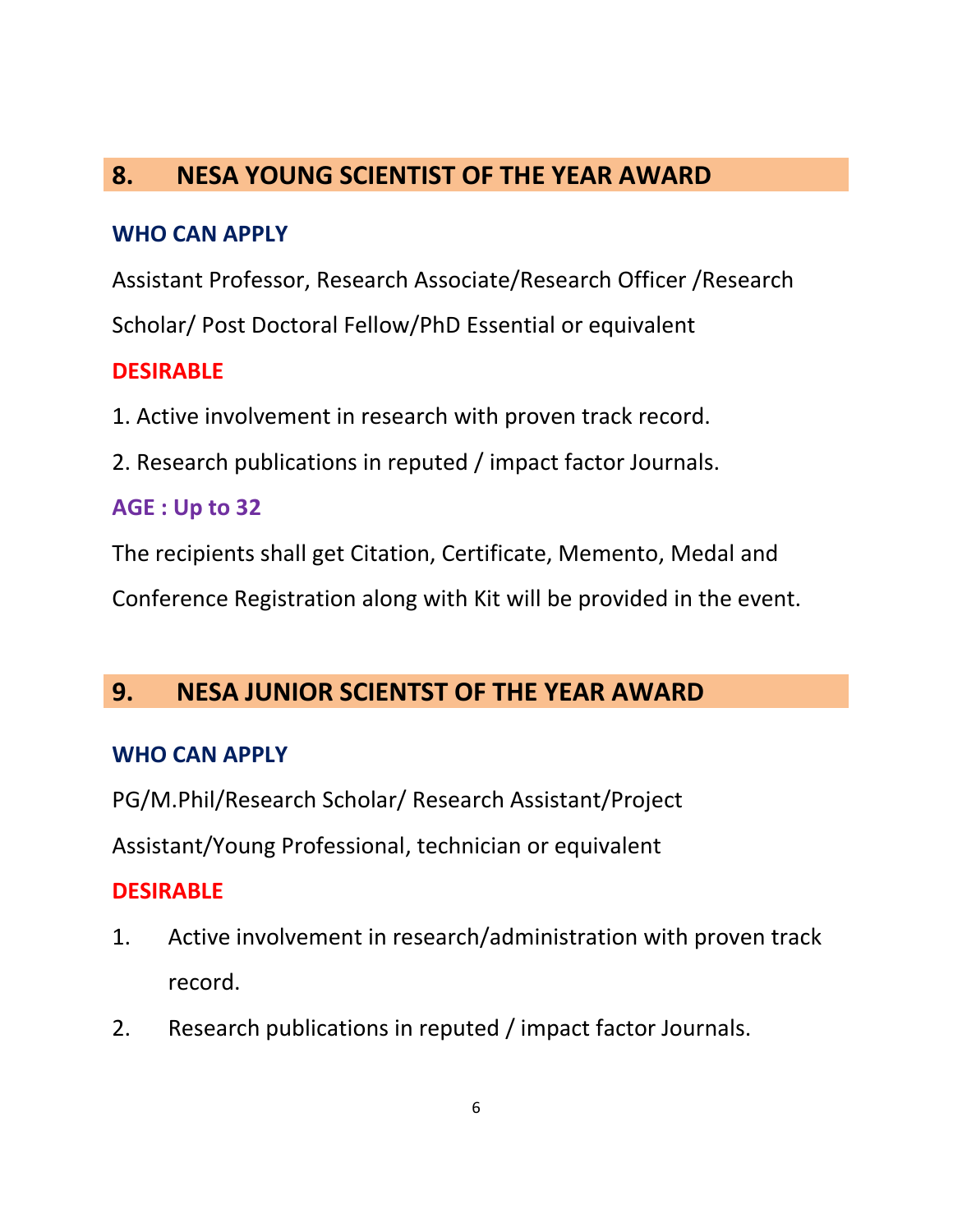## **AGE : Up to 30**

The recipients shall get Citation, Certificate, Memento, Medal and Conference Registration along with Kit will be provided in the event.

# **10. NESA BEST RESEARCHER AWARD**

## **WHO CAN APPLY**

PG/M.Phil/Research Scholar/ Research Assistant/Project

Assistant/Young Professional, technician or equivalent

#### **DESIRABLE**

- 1. Active involvement in research/administration with proven track record.
- 2. Research publications in reputed and high impact factor Journals.

## **AGE : Up to 35**

The recipients shall get Citation, Certificate, Memento, Medal and

Conference Registration along with Kit will be provided in the event.